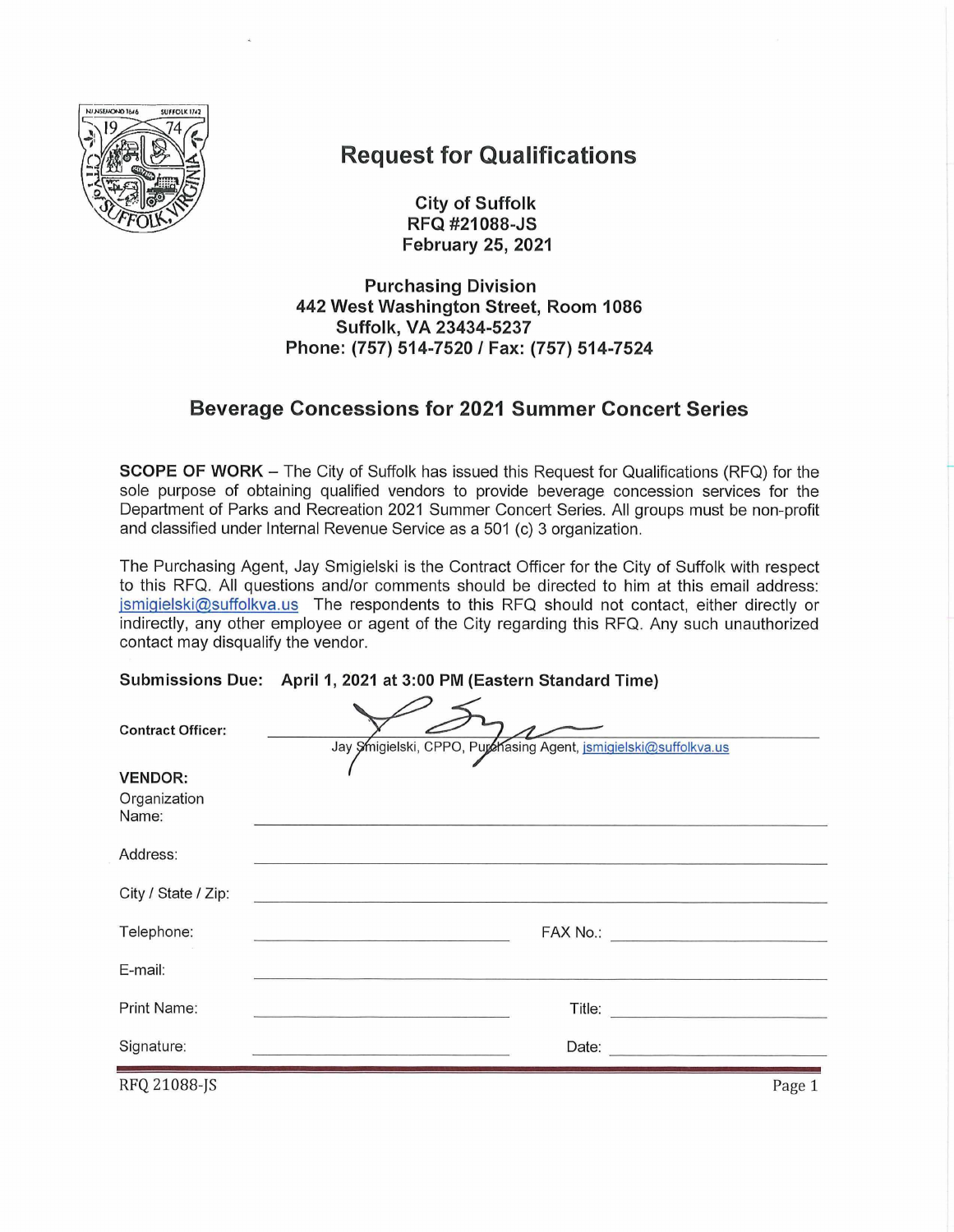The prior page certifies the vendor has read, understands, and agrees to all terms, conditions, and requirements of this RFQ, and is authorized to contract on behalf of organization named in this RFQ.

#### **SOLICITATION DOCUMENTS**

Qualifications should be mailed to: P.O. Box 1858, Suffolk, Virginia 23439; or faxed to (757) 514-7524; or e-mailed to [jsmigielski@suffolkva.us](mailto:jsmigielski@suffolkva.us) prior to 3:00 PM on April 1, 2021. Email is preferred.

Questions concerning this RFQ must be in writing (email is preferred) and addressed to the Contract Officer listed on the front page of this solicitation, and, should be received no later than five (5) business days preceding the date that the qualification are to be received. E-mail is the preferred method and will get a more timely response.

Vendors who respond to this Request for Qualifications are not guaranteed a contract by the City, or if offered a contract, that any work will be provided.

IF YOU NEED ANY REASONABLE ACCOMMODATION FOR ANY TYPE OF DISABILITY IN ORDER TO PARTICIPATE IN THIS PROCUREMENT, PLEASE CONTACT THIS DIVISION AS SOON AS POSSIBLE.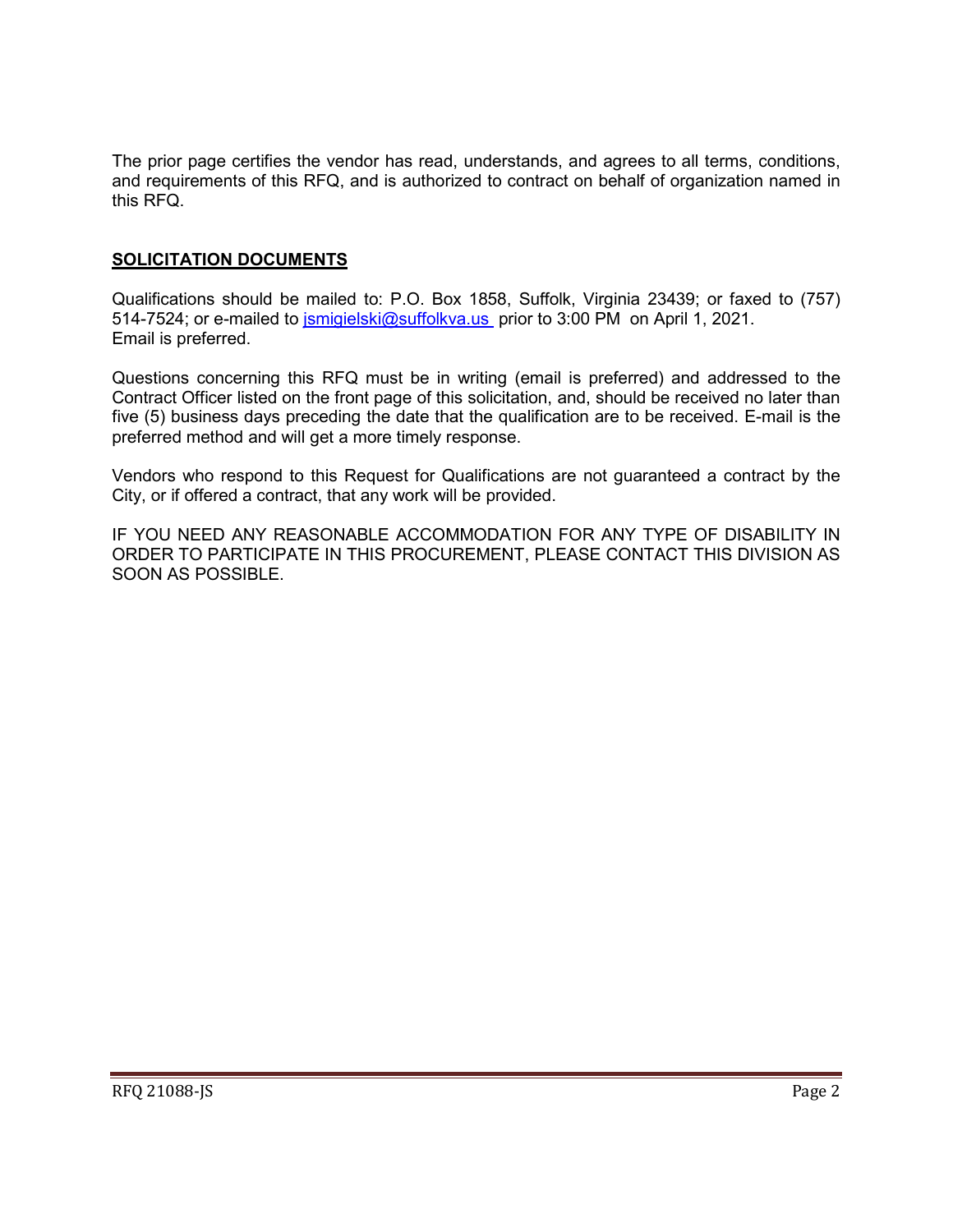# **REQUEST FOR QUALIFICATIONS**

# **Beverage Concessions for 2021 Summer Concert Series**

# **SECTION/TITLE**

| 4.0 |  |
|-----|--|
|     |  |
|     |  |
|     |  |
|     |  |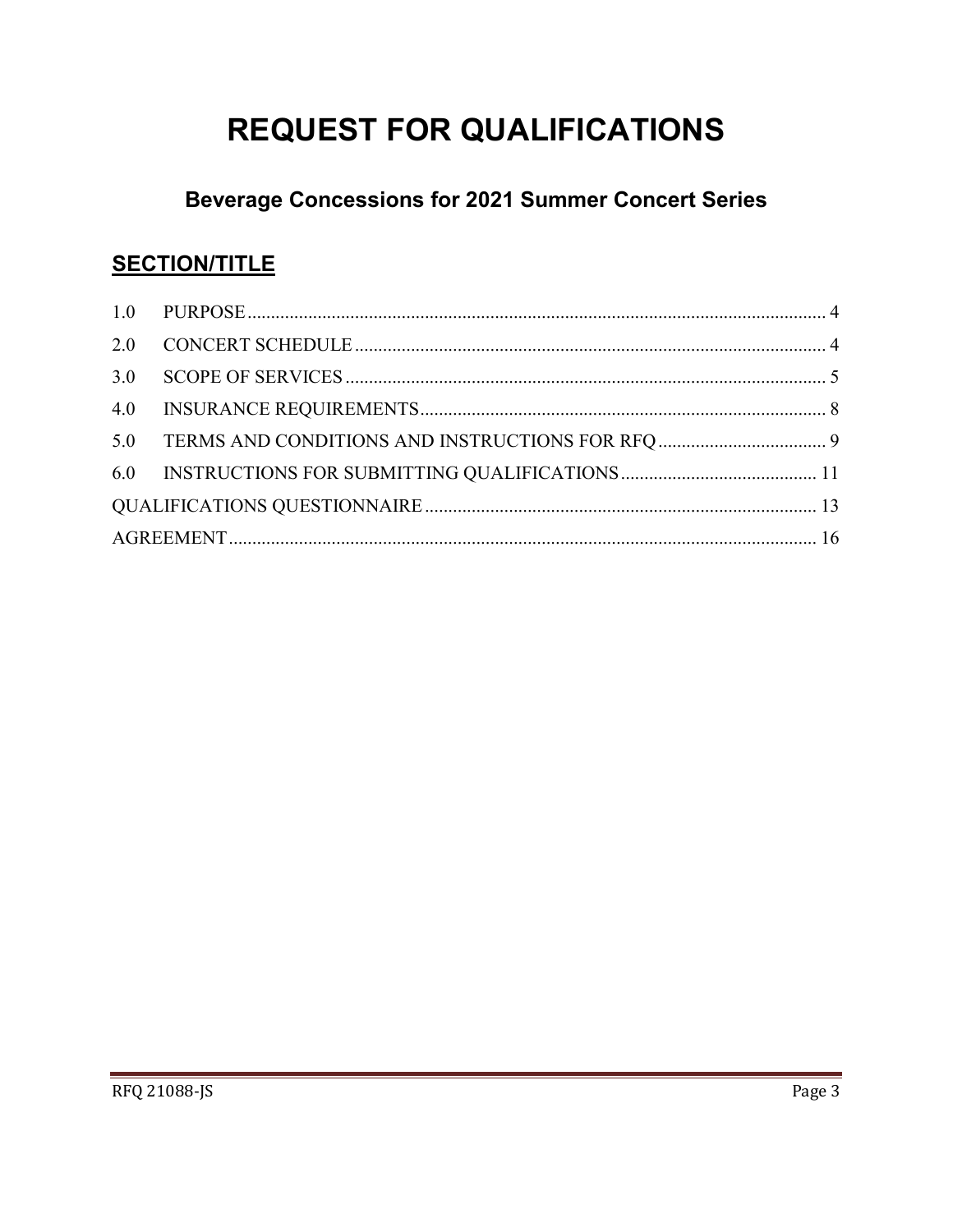### <span id="page-3-0"></span>**1.0 PURPOSE**

The City of Suffolk's Department of Parks and Recreation will hold its annual summer concert series on Friday afternoons beginning June 18, 2021. These events will be held on a weekly basis through August 20, 2021, with the first four (4) events to be held at Constant's Wharf Park and Marina and the second series of four (4) events to be held at Bennett's Creek Park.

An additional event will include The Stars and Stripes Spectacular scheduled for July  $4<sup>th</sup>$  at the Constant's Wharf Park and Marina.

It is the intent of the City to provide a means for qualified service organizations to earn money for their organizations while providing beverage (alcoholic) concession services for one or more scheduled events; however, the City may determine that another source or option may better serve the City's needs for the provision of these services. The City, in its sole opinion, will determine which of these options will best suit its needs.

Participating groups/organizations must be non-profit under the 501(c)3 Internal Revenue Code.

# <span id="page-3-1"></span>**2.0 CONCERT SCHEDULE**

Concerts will include a TGIF series to be held Friday afternoons between the hours of 6:00 and 9:30 p.m. on the following dates: Bands will play 6:30 – 9:30 p.m.

| The Fuzz Band             | <b>Constant's Wharf</b>     |
|---------------------------|-----------------------------|
| The Original Rhondels     | <b>Constant's Wharf</b>     |
| <b>Island Boy</b>         | <b>Bennetts Creek Park</b>  |
| <b>WOAH</b>               | Constant's Wharf            |
| Celeste Kellogg           | Constant's Wharf            |
| <b>Buckshot</b>           | <b>Bennett's Creek Park</b> |
| <b>Affirmative Groove</b> | <b>Bennett's Creek Park</b> |
| Slapnation                | <b>Bennett's Creek Park</b> |
| <b>Deloreans</b>          | <b>Bennett's Creek Park</b> |
|                           |                             |

Beverage servers will need to provide two serving stations for August 20<sup>th</sup> and possibly June 18.

The City reserves the right to extend the program in order to make up rained-out concerts or host additional concerts.

**ADDITIONAL EVENTS**: Should the Department of Parks and Recreation require beverage servers for additional events not yet scheduled; servers will be chosen from the list of approved servers selected via this Request for Qualifications. Interested service group(s) will be chosen to serve based on their availability of the date of the event; group names will be placed in a container and randomly selected for each additional event.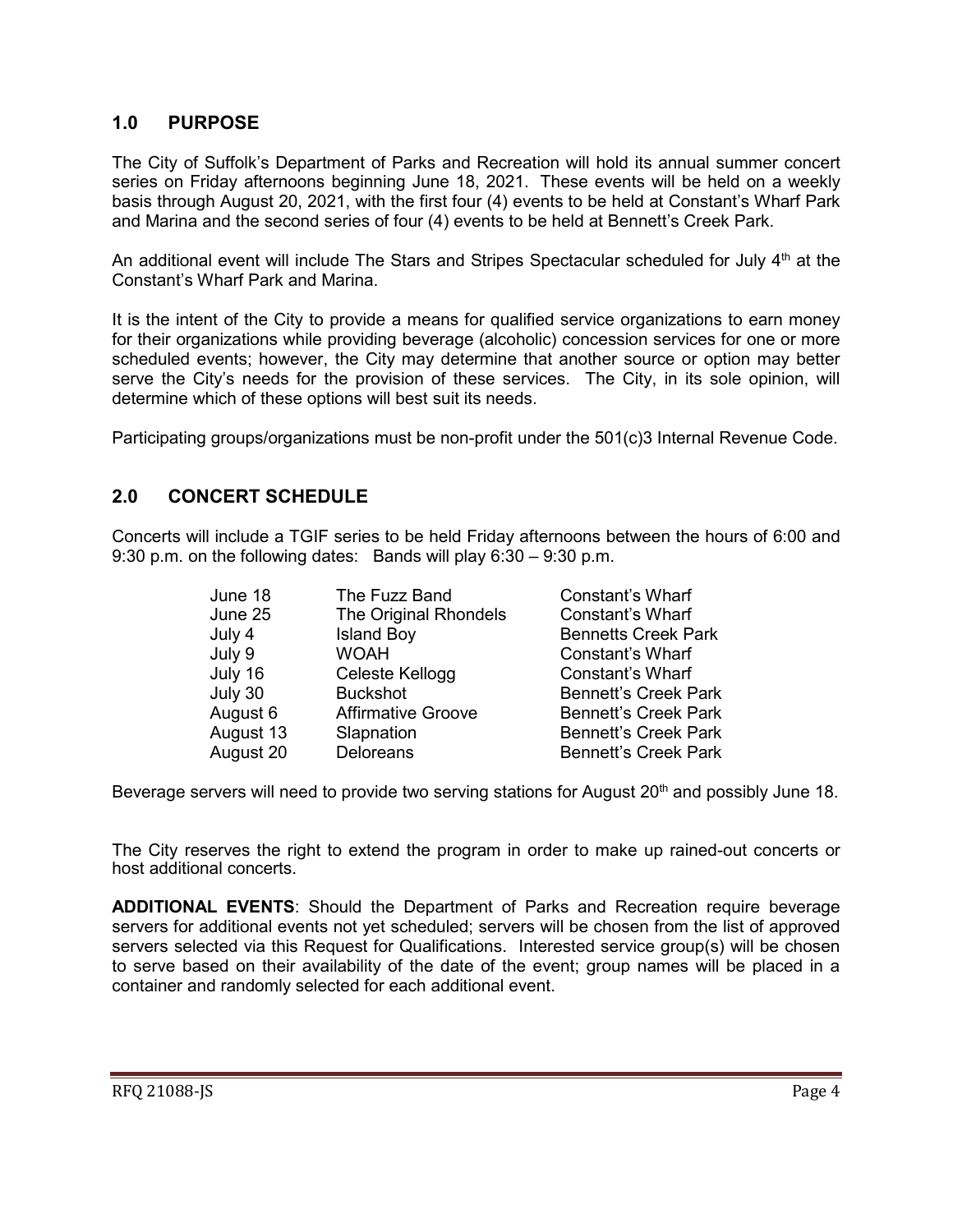### <span id="page-4-0"></span>**3.0 SCOPE OF SERVICES**

Service requirements are described below. Concession participants may be required to view a training film concerning the serving of alcoholic beverages at a location designated by the Department of Parks and Recreation. The viewing will be verified by Parks and Recreation staff.

#### 3.1 Organization Responsibilities

a. Organization membership must be sufficient enough to ensure adequate manpower at each event. Club membership must provide a minimum of four (4) members on-site for each event. Some events may require more than four (4) members on site. Eight (8) members (four  $\{4\}$  members per each of two  $\{2\}$  tents) will be required for the July  $4<sup>th</sup>$  event. Failure to provide requested manpower may jeopardize involvement of the organization with future concerts/special events. Persons working for the service organization must be at least 21 years of age.

The organization must designate an on-site supervisor for each event.

- b. It will be the responsibility of the City to obtain the Alcoholic Beverage License from the Department of Alcohol and Beverage Control prior to each event.
- c. Organizations are required to report to the site with adequate staffing capability not later than one-half  $(\frac{1}{2})$  hour prior to the event, regardless of the weather, unless previously notified. Failure to do so will be considered insufficient manpower.
- d. Inform all organization members of policies, procedures, and ABC regulations.
- e. No free beer is to be given to anyone to include members of the participating organization.
- f. Check for proper identification/valid wristband/hand stamp to ensure minors are not served.
- g. Dispense beer. No more than two (2) alcoholic beverages may be served to any individual at one time.
- h. Scrutinize all persons purchasing alcoholic beverages to prevent serving anyone perceived to be intoxicated.
- i.. If requested, verify ticket sales and amount for deposit with a representative of the Department of Parks and Recreation at the conclusion of the event.
- j. Participate with a Department of Parks and Recreation representative in pre- and post- event inventory of beverage products and tickets.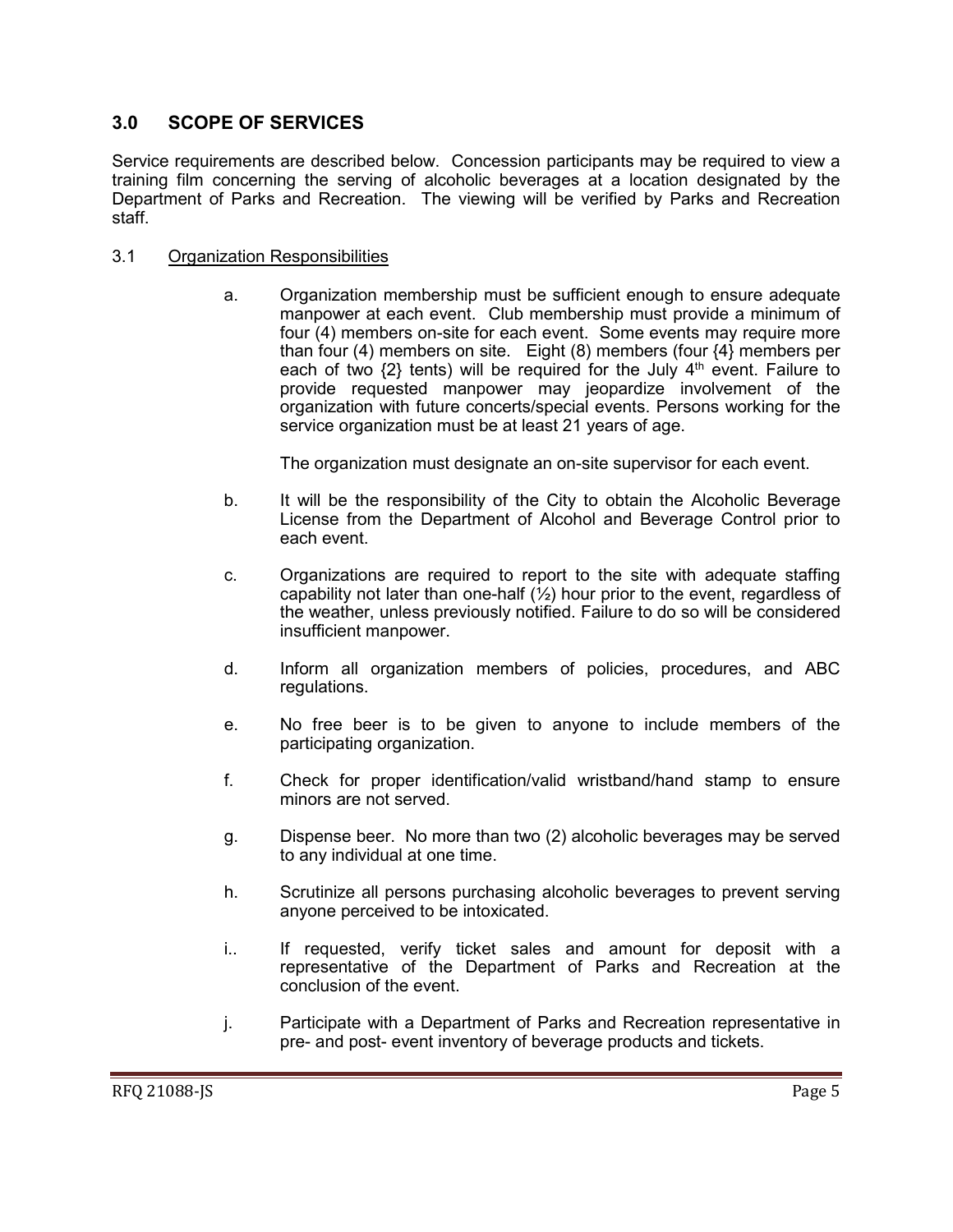- k. Provide the Department of Parks and Recreation with a certificate of liability insurance naming the City of Suffolk as additionally insured. If you cannot provide the proper insurance, you will not be allowed to participate in this event.
- l. Volunteers participating in the sale and distribution of alcoholic beverages shall not consume alcohol during the event.
- m. All organizations and their employees or volunteers are required and shall comply with all policies and procedures for COVID-19 from the Occupational Safety and Health Administration (OSHA), Virginia Department of Health (VDH) and Center for Disease Control (CDC) and all other City and State rules and regulations. Organization's employees or volunteers who are known or suspected to be infected with SARS-CoV-2 virus shall not report to or remain at the event site. The organization shall immediately report if an employee or volunteer who is positive for COVID-19 has been at the event site to the Department of Parks and Recreation. Organization shall keep confidential the identity of the known to be infected with SARS-CoV-2 virus in accordance with the requirements of the Americans, with Disabilities Act (ADA) HIPAA, and other applicable federal and Virginia laws and regulations.

#### 3.2 The Department of Parks and Recreation Responsibilities:

- a. Oversees enforcement of ABC regulations.
- b. Determines hours of concession operation.
- c. Determines sale price of beverage products.
- d. Determines when and where to tap beer kegs.
- e. Determines cancellation of an event due to weather or other factors.
- f. Counts monies received and deposits collected money into the City's bank.
- g. Provides tables, stage, tent, fencing, chairs, tickets and ticket receptacles.
- h. Ensures compliance with all COVID protocols and standards.

#### 3.3 Beer Sales – Ticket Sales

In order to minimize waiting lines at the beer and concession stations, tickets for beer will be sold at separate locations by the Department of Parks and Recreation staff. The following is a list of procedures/policies regarding ticket sales: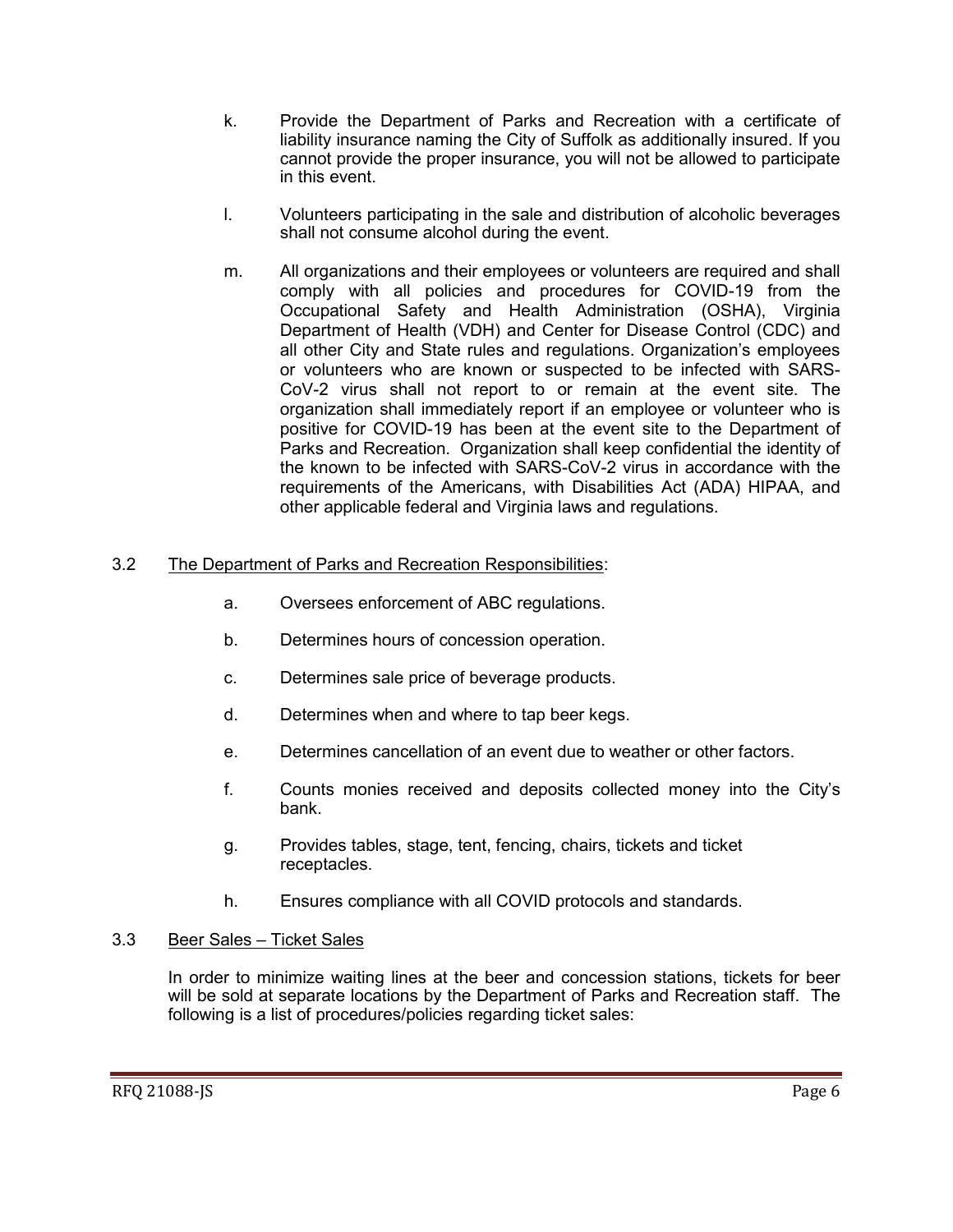- a. There will be **NO REFUND** for unused tickets. Unused tickets may be used at future TGIF dates in 2021.
- b. **NO MONIES are to be collected at the concession location**. All tickets received at the concession location are to be deposited in the ticket receptacle.
- c. Ticket buyers may purchase any number of tickets at one time; however, **no more than two (2) beverages** will be served to an individual at one time.
- d. At the conclusion of ticket sales, a representative of the Department of Parks and Recreation, along with a security officer, will gather all remaining (unsold) tickets and monies collected to complete the inventory and accounting procedures. All monies will be handled by City employees; one volunteer from the service organization may observe the process.

#### 3.4 ABC Guidelines for Alcohol Concessions

- a. All persons buying and consuming alcoholic beverages MUST have a **VALID WRIST BAND or HAND STAMP**.
- b. Be familiar with the appearance of a **VALID WRIST BAND or HAND STAMP**. No other wrist band/hand stamp or form of identification will be accepted.
- c. Ask for proper identification even with wrist band if you are unsure of age. Obtain security assistance if a problem should arise.
- d. **DO NOT** serve anyone who appears **INTOXICATED**.
- e. **No more than two (2) beverages can be sold to any individual at one time**.
- f. Serving alcohol to a minor (under age 21) or to an intoxicated individual is illegal and can lead to an ABC summons and arrest.
- g. Provide **NO FREE BEER** to anyone.
- h. These rules must be enforced at all times.
- i. Violations of the above rules may result in the dismissal of service club.

#### 3.5 Compensation

Compensation to the service organization(s) will be forty percent (40%) of the average net profit divided evenly among the number of beverage service stations that are staffed. Payment will be made at the end of the series.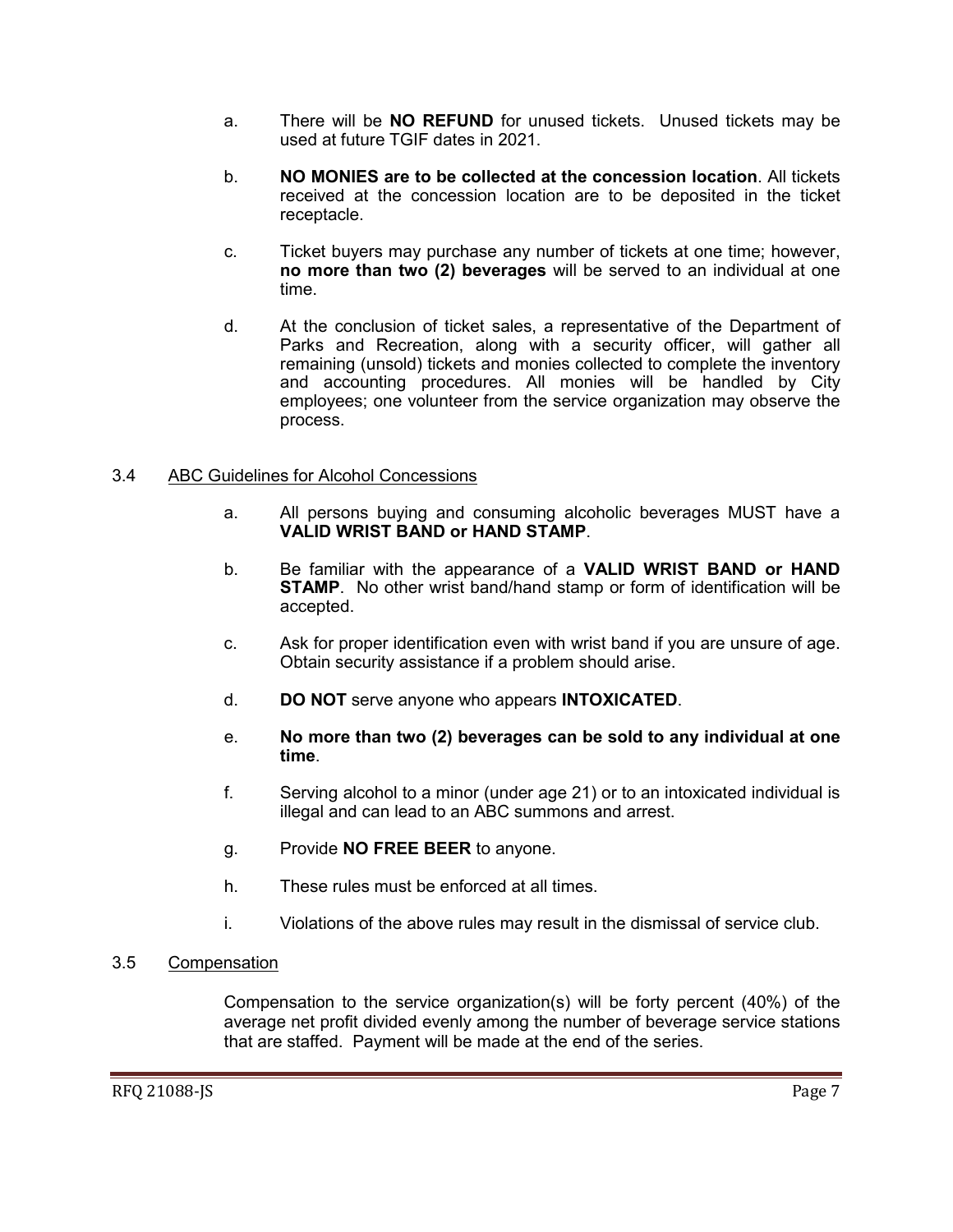## <span id="page-7-0"></span>**4.0 INSURANCE REQUIREMENTS**

The successful bidder shall procure, maintain, and provide proof of, insurance coverage's for injuries to persons and/or property damage as may arise from or in conjunction with, the work performed on behalf of the City by the bidder, his agents, representatives, employees or subcontractors. Proof of coverage as contained herein shall consist of all policies, endorsements, declaration pages, and certificates of insurance and shall be submitted fifteen (15) days prior to the commencement of work, and such coverage shall be maintained by the vendor for the duration of the contract period; for occurrence policies. Claims made policies must extend reporting period for two (2) years after expiration date.

#### a. General Liability

Coverage shall be as broad as Commercial General Liability form including Products/Completed Operations.

Minimum Limits

\$2,000,000 General Aggregate Limit \$2,000,000 Products & Completed Operations Aggregate Limit \$1,000,000 Personal and Advertising Injury \$1,000,000 Each Occurrence Limit \$ 100,000 Fire Damage Limit \$ 5,000 Medical Expense Limit

b. Automobile Liability

Coverage sufficient to cover all vehicles owned, used, or hired by the vendor, his agents, representatives, employees or subcontractors.

\$1,000,000 Combined Single Limit \$ 5,000 Medical Expense Limit

c. Workers' Compensation

Limits as required by the Workers' Compensation Act of Virginia. Employers Liability, \$100,000/\$500,000/\$100,000

d. Umbrella/Excess Liability

\$2,000,000 umbrella/excess liability coverage

#### e. Coverage Provisions

1. All deductibles or self-insured retention shall appear on the declaration pages, endorsements, and/or policies provided.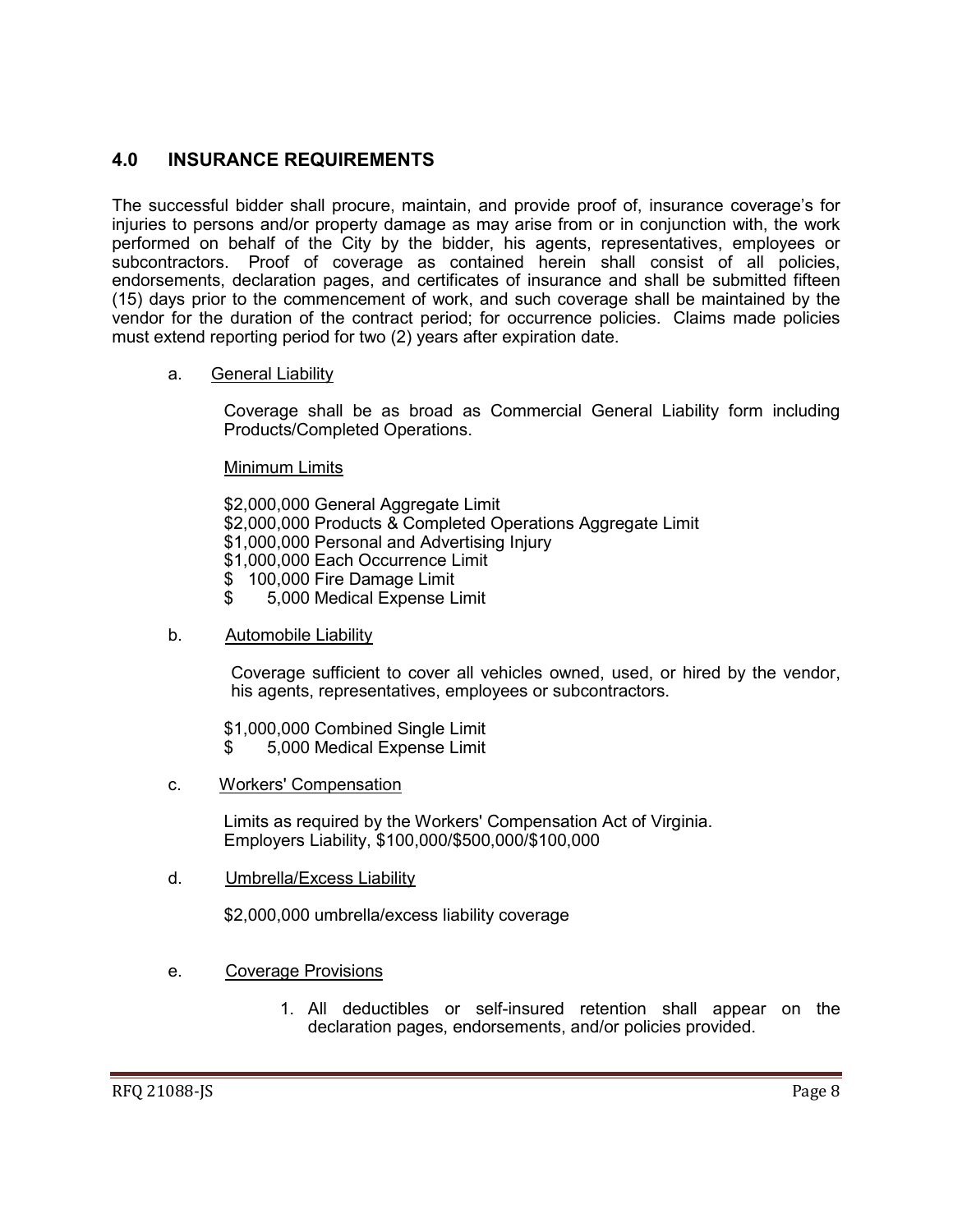- 2. The City of Suffolk, its officers/officials, employees, agents and volunteers shall be added as "additional insured" as their interests may appear. A copy of all endorsements, declaration pages, and policies that address additional insured shall be provided. This provision does not apply to Professional Liability or Workers' Compensation/Employers' Liability.
- 3. The vendor's insurance shall be primary under any applicable insurance or self-insurance maintained by the City.
- 4. Shall provide thirty (30) days written notice to the City before any cancellation, suspension, or void of coverage is effective.
- 5. All coverages for subcontractors of the vendor shall be subject to all of the requirements stated herein.
- 6. Failure to comply with any reporting provisions of the policy(s) shall not affect coverage provided the City, its' officers/officials, agents, employees and volunteers.
- 7. The insurer shall agree to waive all rights of subrogation against the City, its' officers/officials, agents, employees or volunteers for any act, omission or condition of premises which the parties may be held liable by reason of negligence.
- 8. The vendor shall furnish the City with all certificates of insurance and additional insured endorsements. All documents are to be signed by a person authorized by the insurance company(s) to bind coverage on its' behalf, if executed by a broker, notarized copy of authorization to bind, or certify coverage must be attached.
- 9. All insurance shall be placed with insurers maintaining an A.M. Best rating of no less than an A:VII. If A.M. Best rating is less than A:VII or self-insured-pool, approval must be received from City's Risk Manager.

All coverages designated herein shall be as broad as the Insurance Services Office (ISO) forms filed for use with the Commonwealth of Virginia.

### <span id="page-8-0"></span>**5.0 TERMS AND CONDITIONS AND INSTRUCTIONS FOR RFQ**

#### 5.1 Safety

All vendors and subcontractors performing services for the City are required and shall comply with all Occupational Safety and Health Administration (OSHA), State and City Safety and Occupational Health Standards and any other applicable rules and regulations. Also all contractors and subcontractors shall be held responsible for the safety of their employees and any unsafe acts or conditions that may cause injury or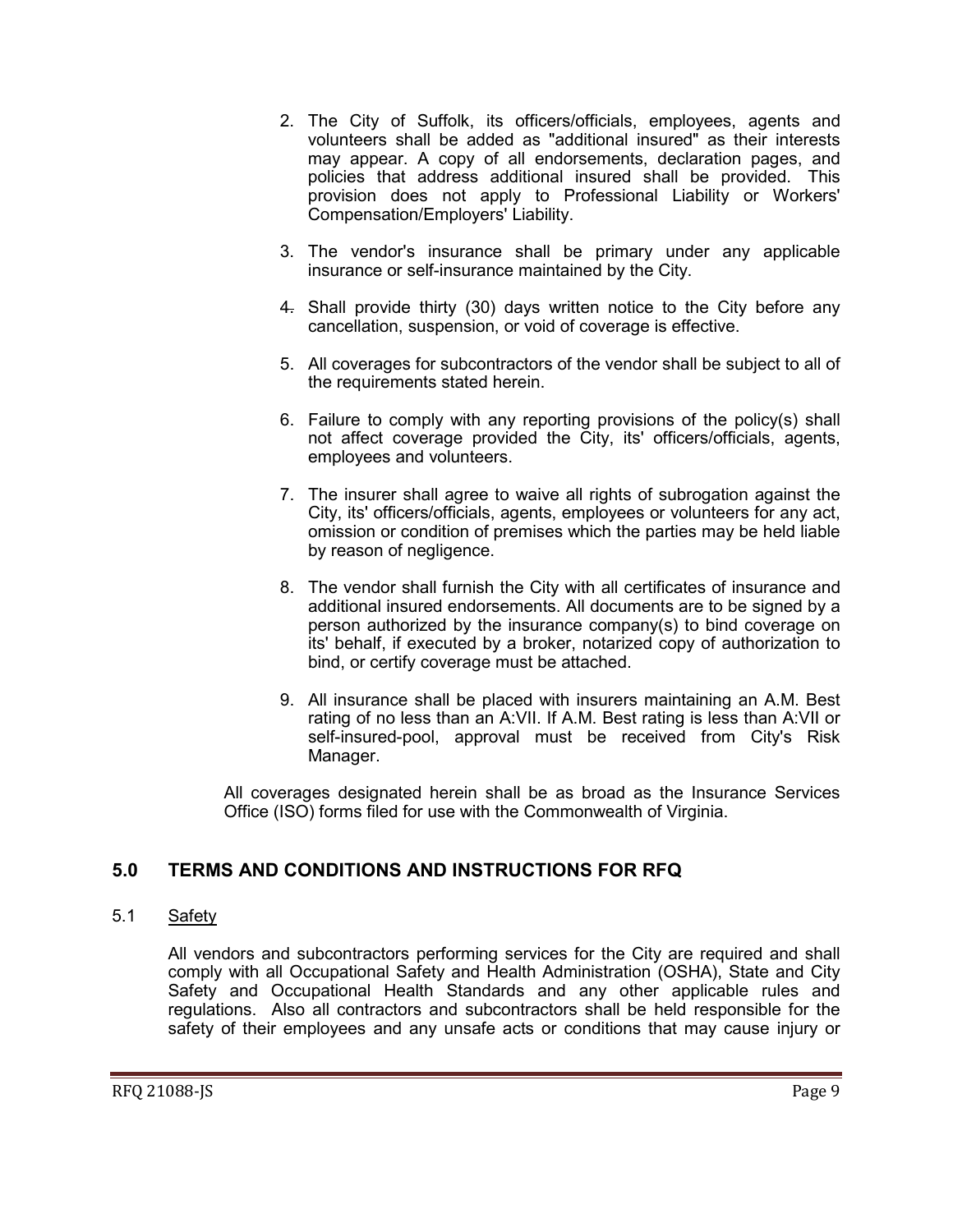damage to any persons or property within and around the work site area under this contract.

#### 5.2 Anti-Discrimination

By submitting their bids, vendors certify to the City that they will conform to the provisions of the Federal Civil Rights Act of 1964, as amended, as well as the Virginia Fair Employment Contracting Act of 1975, as amended, where applicable, the Virginians with Disabilities Act, the Americans with Disabilities Act and 2.2-4311 of the Virginia Public Procurement Act (VPPA). If the award is made to a faith-based organization, the organization shall not discriminate against any recipient of goods, services, or disbursements made pursuant to the contract on the basis of the recipient's religion, religious belief, refusal to participate in a religious practice, or on the basis of race, age, color, gender or national origin and shall be subject to the same rules as other organizations that contract with public bodies to account for the use of the funds provided; however, if the faith-based organization segregates public funds into separate accounts, only the accounts and programs funded with public funds shall be subject to audit by the public body. (Code of Virginia 2.2.4343.1E).

In every contract over \$10,000 shall include the following provisions:

- 1. During the performance of this contract, the contractor agrees as follows:
	- a. The contractor will not discriminate against any employee or applicant for employment because of race, religion, color, sex, national origin, age, disability, service disabled veterans, or any other basis prohibited by state law relating to discrimination in employment, except where there is a bona fide occupational qualification reasonably necessary to the normal operation of the contractor. The contractor agrees to post in conspicuous places, available to employees and applicants for employment, notices setting forth the provisions of this nondiscrimination clause.
	- b. The contractor, in all solicitations or advertisements for employees placed by or on behalf of the contractor, will state that such contractor is an equal opportunity employer.
	- c. Notices, advertisements and solicitations placed in accordance with federal law, rule or regulation shall be deemed sufficient for the purpose of meeting these requirements.
- 2. The contractor will include the provisions of No. 1 above in every subcontract or purchase order over \$10,000, so that the provisions will be binding upon each subcontractor or vendor.

#### 5.3 Drug-Free Workplace

During the performance of this contract, the contractor agrees to (1) provide a drug-free workplace for the contractor's employees; (2) post in conspicuous place, available to employees and applicants for employment, a statement notifying employees that the unlawful manufacture, sale, distribution, dispensation, possession, or use of a controlled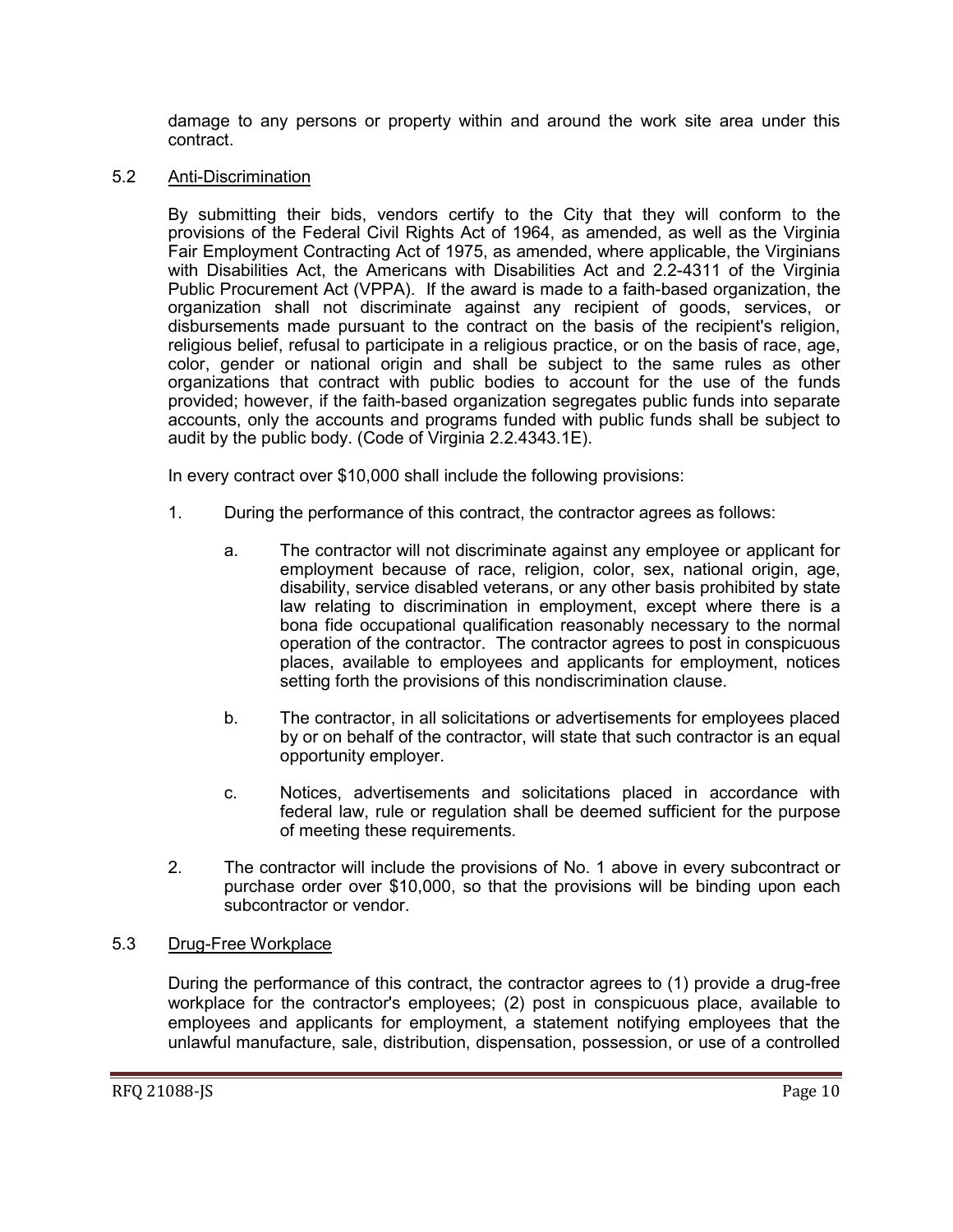substance or marijuana is prohibited in the contractor's workplace and specifying the actions that will be taken against employees for violations of such prohibition; (3) state in all solicitation or advertisement for employees placed by or on behalf of the contractor that the contractor maintains a drug-free workplace; and (4) include the provisions of the foregoing clauses in every subcontract or purchase order of over \$10,000, so that the provisions will be binding upon each subcontractor or vendor.

For the purposes of this section, *"drug-free workplace"* means a site for the performance of work done in connection with a specific contract awarded to a contractor, the employees of whom are prohibited from engaging in the unlawful manufacture, sale, distribution, dispensation, possession or use of any controlled substance or marijuana during the performance of the contract.

#### 5.4 Faith-based Organizations

The City of Suffolk does not discriminate against faith-based organizations.

### <span id="page-10-0"></span>**6.0 INSTRUCTIONS FOR SUBMITTING QUALIFICATIONS**

#### 6.1 Submission of Qualifications

Read the entire solicitation before submitting any information. Failure to read any part of this Request for Qualifications (RFQ) shall not relieve any vendor from his or her contractual obligations. Qualifications may be mailed to: P.O. Box 1858, Suffolk, Virginia 23439; hand delivered to 442 West Washington Street, Room 1086, Suffolk, Virginia 23434; faxed to (757) 514-7524; or e-mailed to *ismigielski@suffolkva.us* Submissions are due April 1, 2021 at 3:00 PM (Eastern Standard Time)

#### 6.2 Questions and Inquiries

Questions and inquiries, both verbal and written, will be accepted from any and all organizations.

The Purchasing Agent, Jay Smigielski, is the designated authorized spokesperson for the City of Suffolk with respect to this RFQ. Accordingly all questions and/or comments should be directed to his attention. The respondents to this RFQ shall not contact, either directly or indirectly, any other employee or agent of the City regarding this RFQ. This prohibition shall also extend to the Suffolk City Council and other elected City officials.

#### 6.3 Late Submissions

LATE submissions may not be considered. It is the vendor's responsibility to insure arrival prior to the acceptance time for the RFQ.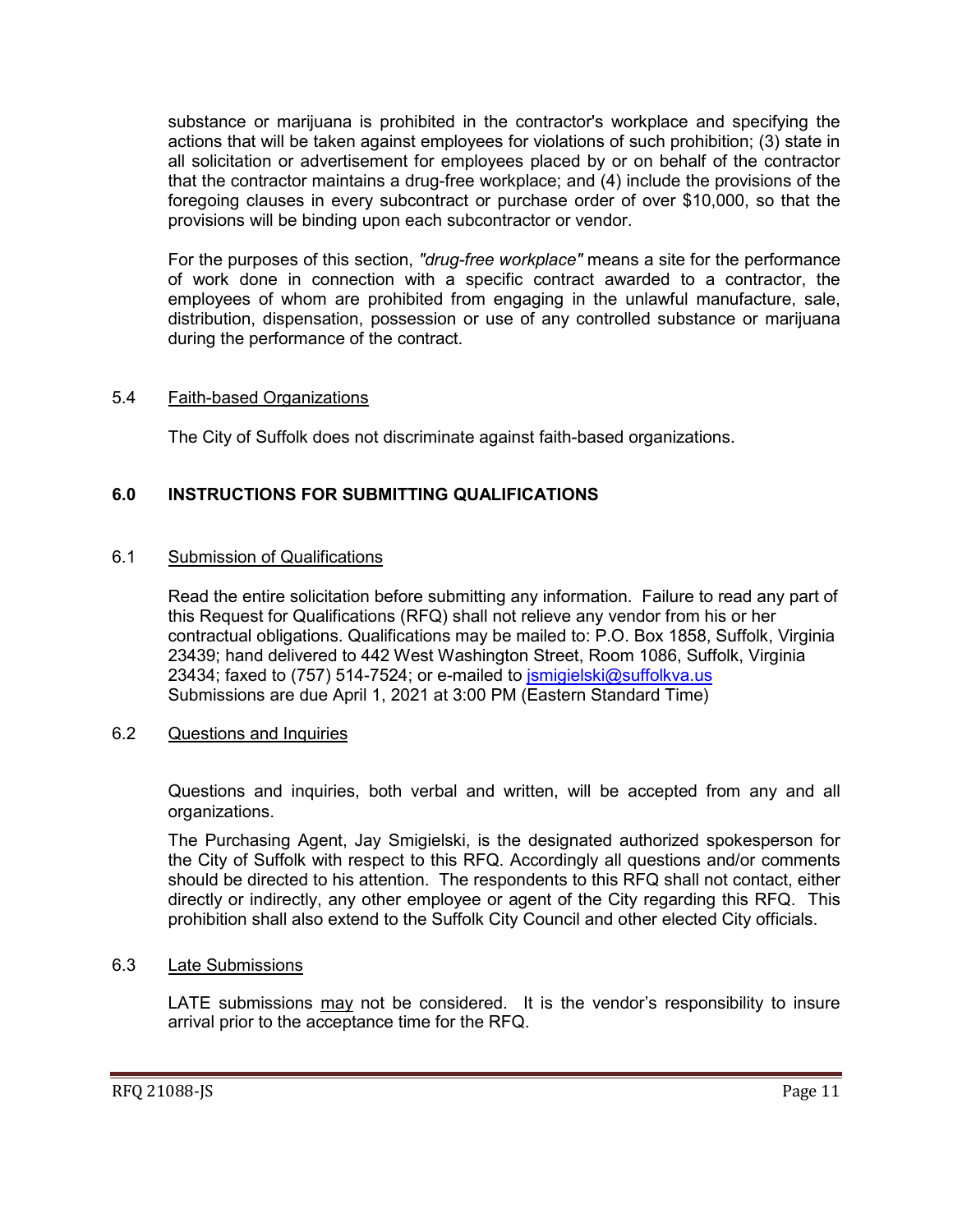#### 6.4 Rights of City

The City reserves the right to accept or reject all or any part of any submission, waive informalities and award the contract to best serve the interest of the City.

#### 6.5 Specific Submission Requirements

The vendor shall complete the attached *QUALIFICATIONS QUESTIONNAIRE* as thoroughly and detailed as necessary to allow the City of Suffolk to properly evaluate the vendor's capabilities to provide the required services.

#### 6.6 Evaluation of Submissions

Evaluation of the responses shall be by committee in accordance with the following criteria: availability of sufficient personnel; prior concession experience; community service activities; local affiliation; insurance coverage; and prior participation record with Parks and Recreation programs. In addition to these criteria, the City reserves the right to select organizations deemed fully qualified which create a mix to meet its goals of providing experienced organizations for the initial programs of the season, as well as providing opportunities for qualified organizations which have not previously participated.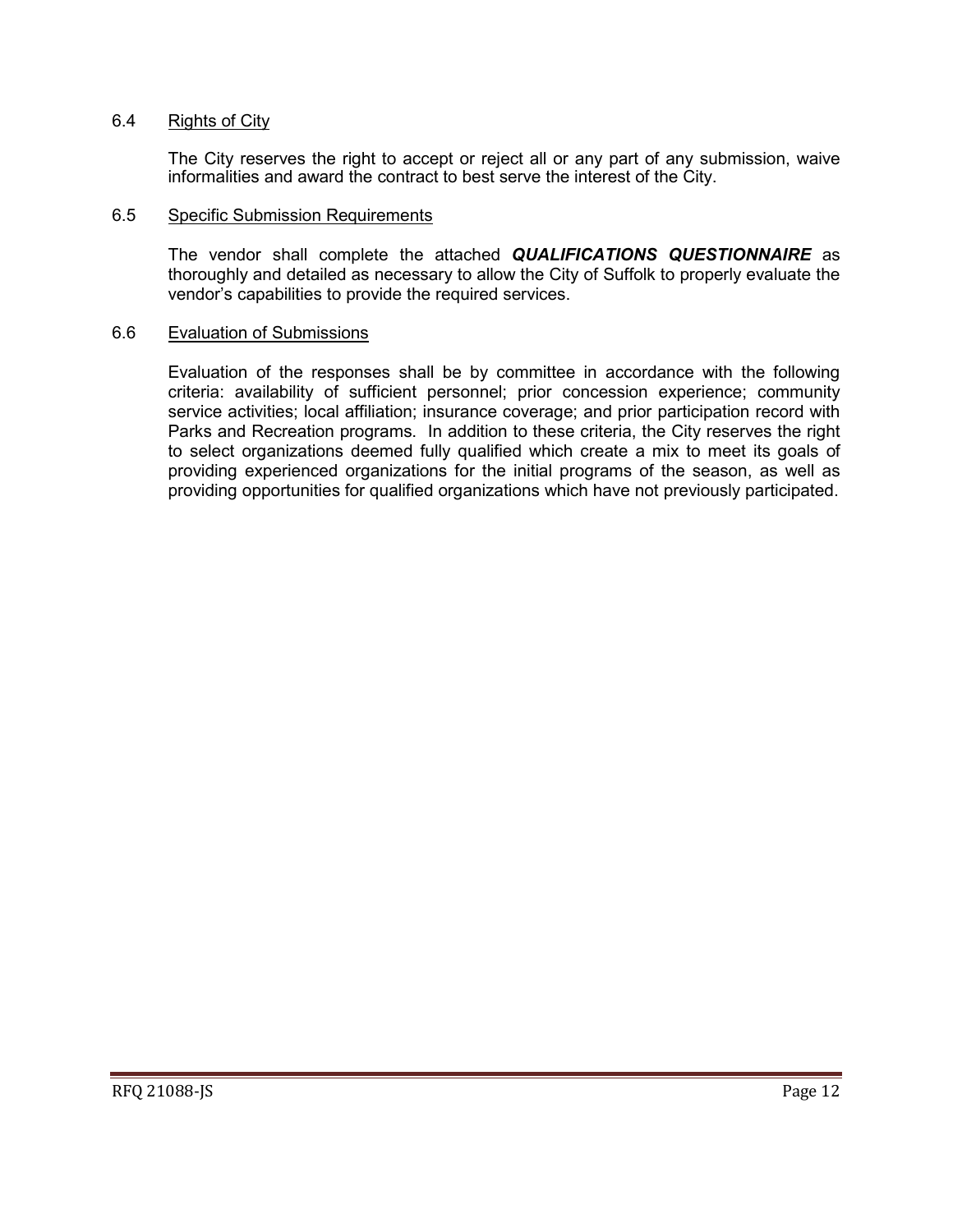# **QUALIFICATIONS QUESTIONNAIRE**

# **BEVERAGE CONCESSIONS - 2021 Summer Concert Series**

<span id="page-12-0"></span>

| Name, phone number(s), and e-mail for the following officers; designate ** primary<br>contact person: |
|-------------------------------------------------------------------------------------------------------|
|                                                                                                       |
|                                                                                                       |
|                                                                                                       |
|                                                                                                       |
| Classify your organization:                                                                           |
| <b>Non-profit</b>                                                                                     |
|                                                                                                       |
|                                                                                                       |
| What is the purpose of your organization?                                                             |
|                                                                                                       |
|                                                                                                       |
|                                                                                                       |

RFQ 21088-JS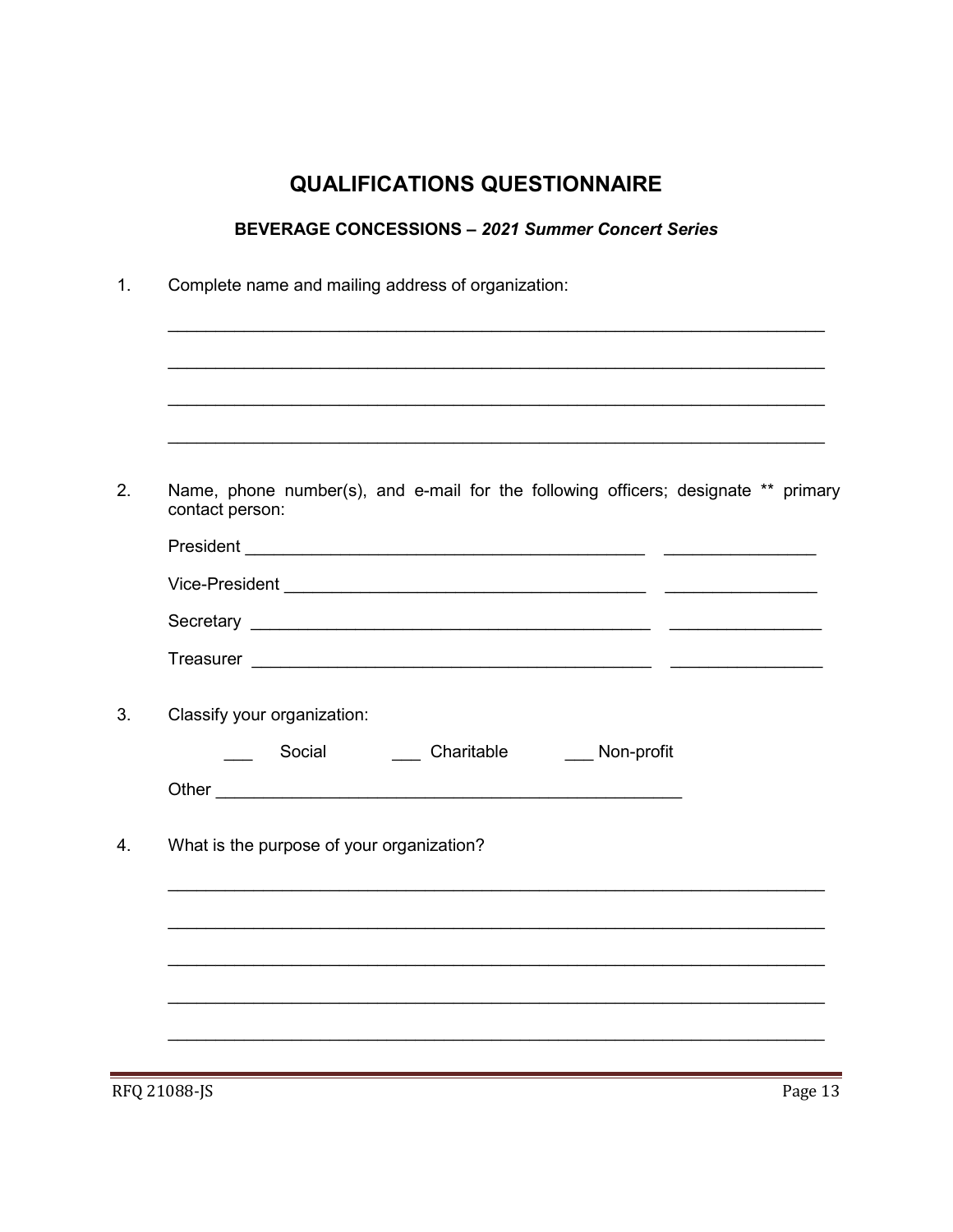- 5. How does your organization receive funds?
	- Membership Dues
	- Fund raisers (provide examples) **EXAMPLE 1988**
	- Donations  $*$

\* Are donations received from National, State, regional, or local organizations (Chapters, City, United Way, etc.)? YES / NO

 $\mathcal{L}_\text{max}$  , and the contribution of the contribution of the contribution of the contribution of the contribution of the contribution of the contribution of the contribution of the contribution of the contribution of t

 $\mathcal{L}_\text{max}$  , and the contribution of the contribution of the contribution of the contribution of the contribution of the contribution of the contribution of the contribution of the contribution of the contribution of t

| If yes, please identify donors: |  |
|---------------------------------|--|
|                                 |  |

6. Does your organization provide service to the Suffolk community? (Indicate service or monetary donation to specific organizations which you assist, etc.)

 $\mathcal{L}_\text{max}$  , and the contribution of the contribution of the contribution of the contribution of the contribution of the contribution of the contribution of the contribution of the contribution of the contribution of t

 $\mathcal{L}_\text{max}$  , and the contribution of the contribution of the contribution of the contribution of the contribution of the contribution of the contribution of the contribution of the contribution of the contribution of t

 $\mathcal{L}_\text{max}$  , and the contribution of the contribution of the contribution of the contribution of the contribution of the contribution of the contribution of the contribution of the contribution of the contribution of t

 $\mathcal{L}_\text{max}$  , and the contribution of the contribution of the contribution of the contribution of the contribution of the contribution of the contribution of the contribution of the contribution of the contribution of t

 $\mathcal{L}_\text{max}$  , and the contribution of the contribution of the contribution of the contribution of the contribution of the contribution of the contribution of the contribution of the contribution of the contribution of t

 $\mathcal{L}_\text{max}$  , and the contribution of the contribution of the contribution of the contribution of the contribution of the contribution of the contribution of the contribution of the contribution of the contribution of t

 $\mathcal{L}_\text{max}$  , and the contribution of the contribution of the contribution of the contribution of the contribution of the contribution of the contribution of the contribution of the contribution of the contribution of t

 $\mathcal{L}_\text{max}$  , and the contribution of the contribution of the contribution of the contribution of the contribution of the contribution of the contribution of the contribution of the contribution of the contribution of t

\_\_\_\_\_\_\_\_\_\_\_\_\_\_\_\_\_\_\_\_\_\_\_\_\_\_\_\_\_\_\_\_\_\_\_\_\_\_\_\_\_\_\_\_\_\_\_\_\_\_\_\_\_\_\_\_\_\_\_\_\_\_\_\_\_\_\_\_\_

7. What, if any, alcoholic beverage concessions events has your organization sponsored or co-sponsored within the last five (5) years?

8. When, if at all, has your organization sponsored or co-sponsored the beverage concession for a Parks and Recreation concert event?

9. Number of active members: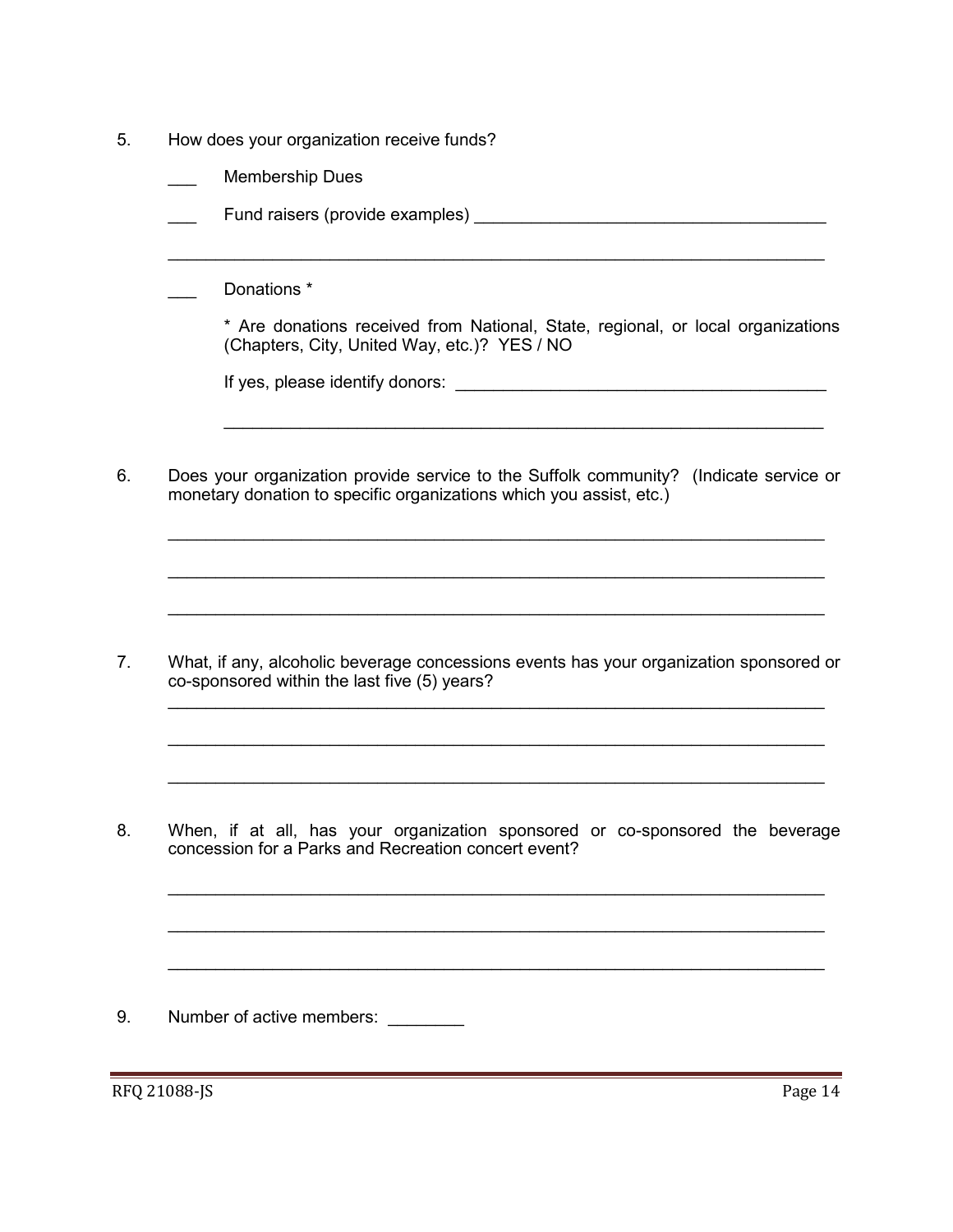10. Provide names of active members which are currently employed by the City of Suffolk in the Department of Parks and Recreation or Purchasing Division:

 $\_$  , and the set of the set of the set of the set of the set of the set of the set of the set of the set of the set of the set of the set of the set of the set of the set of the set of the set of the set of the set of th

 $\_$  , and the set of the set of the set of the set of the set of the set of the set of the set of the set of the set of the set of the set of the set of the set of the set of the set of the set of the set of the set of th

- 11. Proposed staffing for Summer Celebration would include approximately members, spouses, bother
- 12. Of the proposed member staffing, what percentage have had prior beverage concession experience? %
- 13. What insurance does your organization currently have?

| Insurance Carrier: |  |
|--------------------|--|
|                    |  |

General Liability Coverage Limits:

Bodily Injury \$ \_\_\_\_\_\_\_\_ per occurrence

Property Damage \$ per occurrence

14. Your group is listed as a non-profit organization under the 501(c) 3 Internal Revenue Code. Yes No (check one)

I certify that the information provided herein is true and correct and understand that falsification or misrepresentation of the requested information will be reason for the application to be rejected.

Further, I have read and understand the service requirements as presented herein and agree to provide service accordingly in compliance with rules and regulations of the Virginia Alcoholic Beverage Control Board.

Name (print or type) and the state of the state of the state of the state of the state of the state of the state of the state of the state of the state of the state of the state of the state of the state of the state of th

Organization and Title \_\_\_\_\_\_\_\_\_\_\_\_\_\_\_\_\_\_\_\_\_\_\_\_\_\_\_\_\_\_\_\_\_\_\_\_\_\_\_\_\_\_\_\_\_\_\_\_\_\_\_\_\_\_\_

Signature and Date \_\_\_\_\_\_\_\_\_\_\_\_\_\_\_\_\_\_\_\_\_\_\_\_\_\_\_\_\_\_\_\_\_\_\_\_\_\_